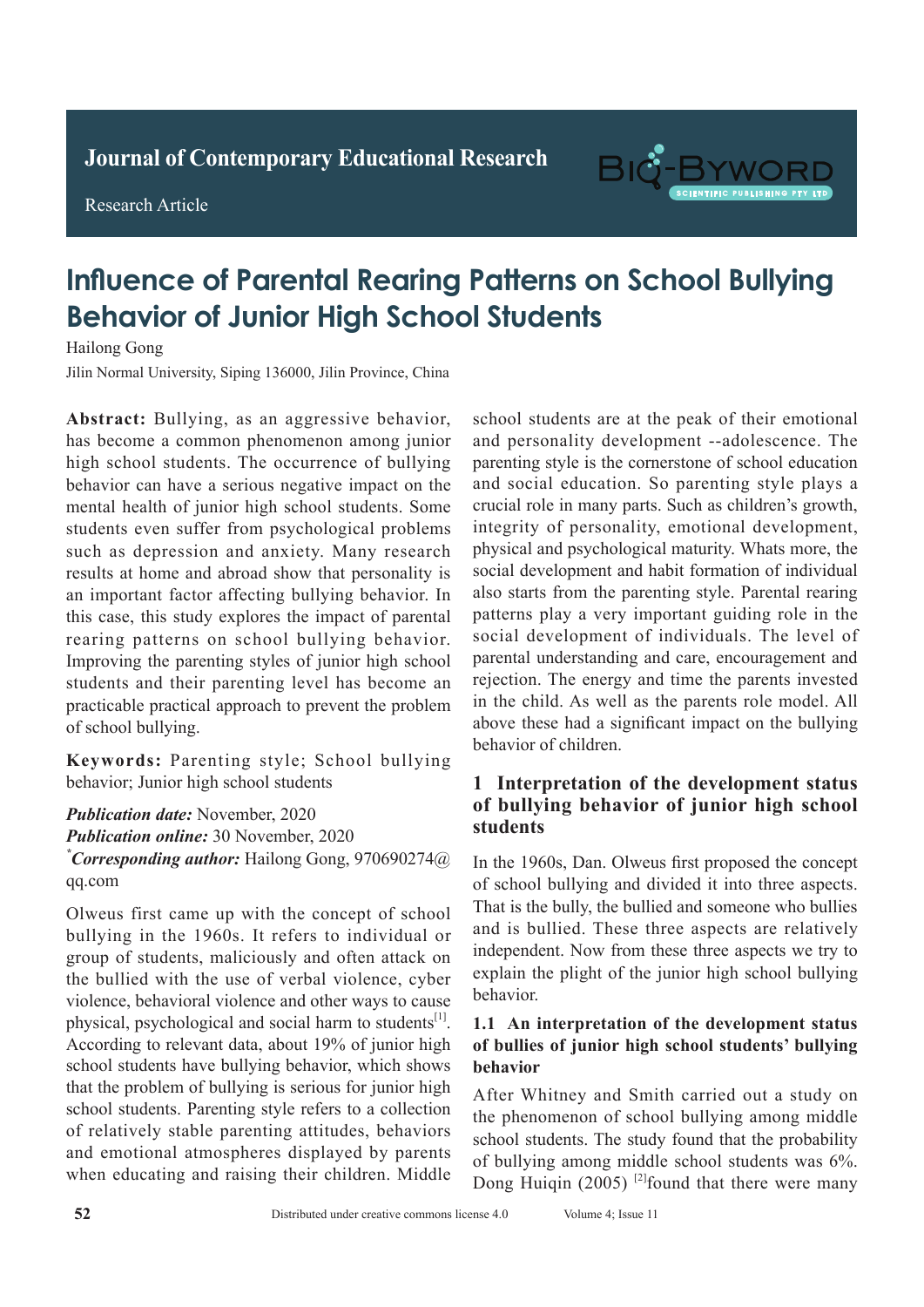factors influencing school bullying, among which the parenting style was one of the most influential factors.

# **1.2 An interpretation of the development status of the bullied of junior high school students' bullying behavior**

According to the study it is very common that the bullying behavior faced by junior high school students. Chen Shiping and Le Guoan  $(2002)^{5}$ investigated more than 2,000 students from several middle schools in China and found that Junior high school students were 11.8% more likely to be bullied frequently and 2.7% more likely to be bullied at least once a week.

### **1.3 An interpretation of the development status of someone who bullies and is bullied of junior high school students' bullying behavior**

Zhang Wenxin and others found that about 19% of junior high school students reported bullying, with 1.6 % of junior high school students being both the bully and the victim.

# **2 Influence of parenting style on school bullying behavior of junior high school students**

Family is the first school of children life and can be the cradle for children's growth. Therefore, the parenting style of parents plays a crucial role in the formation of children's personality. And also in the development of cognition, the shaping of emotion, the formation of behavior, and the influence of consciousness. Parenting style plays a decisive role in the development of children's formation of outlook on life, world outlook and values. Hazler (2001)<sup>[4]</sup> believes that parenting style is the main cause of individual bullying behavior. Bullying behavior of individuals on campus is often formed by their wrong upbringing of parents. D. Baumrind [5] conducted a very in-depth study of parenting style. He consider the influence of the social development of children by the way parents treat their children as a breakthrough. And put forward the most famous classification method of parenting style, which is divided into four types: authoritative, authoritarian, permissive and neglect.

### **2.1 Influence of authoritative parenting style on school bullying behavior of junior high school students**

Authoritative parents are associated with a higher

level of empathy, they have the ability to have the view of the child and achieve the highest level to comfort their children. Such parents will not deliberately supervise the behavior of their children. They are willing to communicate with their children, and have clear and reasonable requirements for their children. Authoritative parents give their children freedom and encourage them to achieve certain goals. They tend to be emotional in their upbringing, so they are good at instilling parental authority in their children. Such parenting can have a positive effect on the cognition, mood and behavior of children. They can effectively reduce children's anxiety and solve interpersonal problems. Authoritative parenting style will help children develop healthy personality and good moral beliefs. In this way, the possibility of children having aggressive behavior and participating in school bullying is eliminated at the source.

### **2.2 Influence of authoritarian parenting style on school bullying behavior of junior high school students**

Authoritarian parents like to control the behavior of individual. They hardly think from the perspective of their children. They only let their children listen to their own ideas and hardly give them any freedom. Such a parenting style will result in the formation of two distinct personalities. One possibility: inferiority, cowardice and introversion personality. It makes them difficult to communicate with others and easy to be bullied. Another possibility: a violent, unreasonable and emotionally charged personality. They often develop aggressive behavior and become a bully.

# **2.3 Influence of permissive parenting style on school bullying behavior of junior high school students**

Permissive parents have positive feelings towards their children but lack reasonable control to their children. This type of parent takes a laissez-faire attitude toward their children. Permissive parents often let their children make their own decisions, even if they don't have the ability yet. Permissive parents are indifferent to their children's emotional attitudes. This parenting style is not conducive to the formation of adult personality, and may cause psychological pollution that is child personality may pollute the adult personality. The character of child is shown as lawless, lack of discipline and extreme emotional. This easily leads them to commit crimes and become